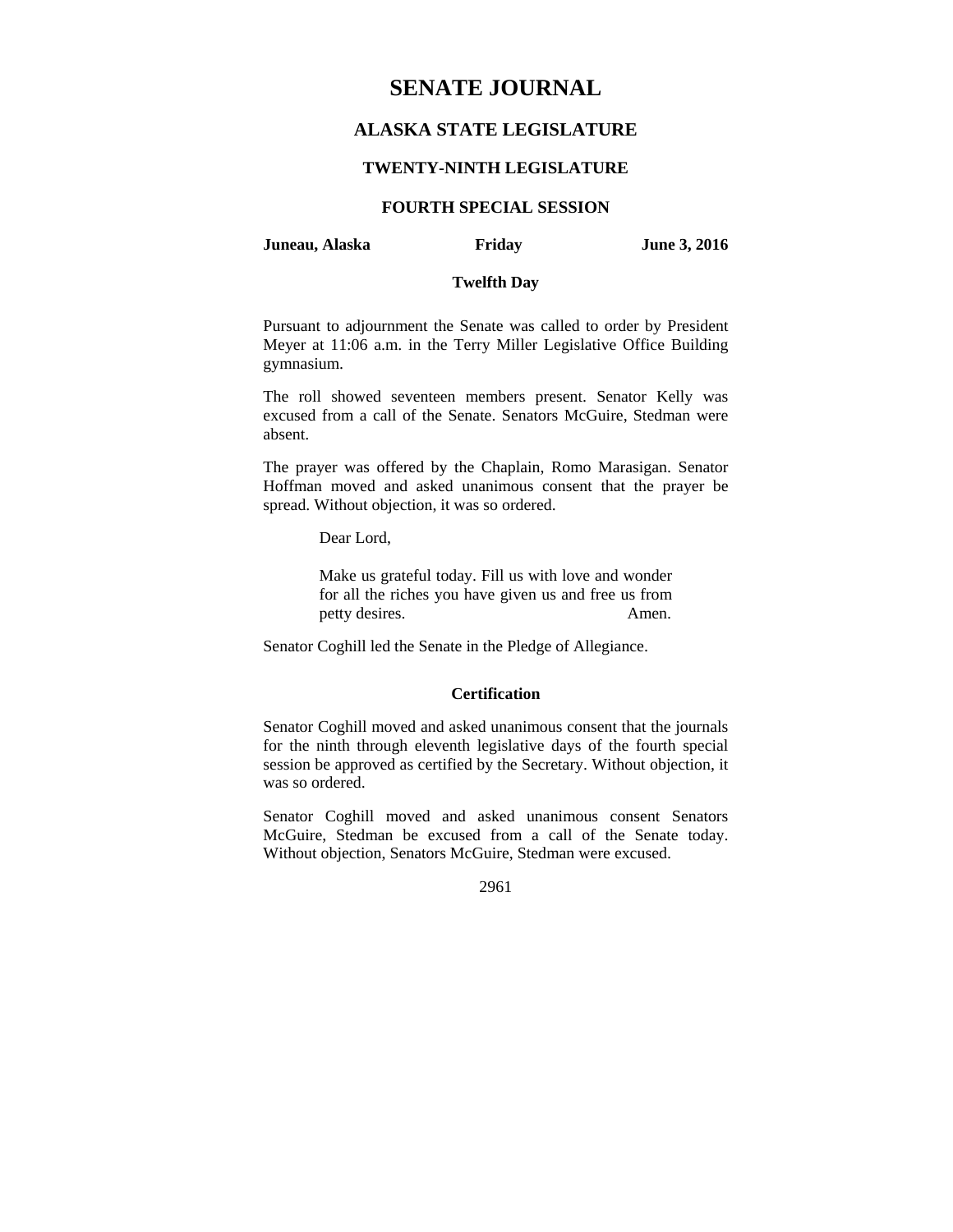## **Messages from the Governor**

# **HB 216**

Message was read stating the Governor signed the following bill on June 2 and transmitted the engrossed and enrolled copies to the Lieutenant Governor's Office for permanent filing:

SENATE CS FOR CS FOR HOUSE BILL NO. 216(RES)

"An Act relating to obstruction or interference with a person's free passage on or use of navigable water; and amending the definition of 'navigable water' under the Alaska Land Act."

> Chapter 14, SLA 2016 Effective Date: 8/31/16

# **SB 154**

Message was read stating the Governor signed the following bill on June 2 and transmitted the engrossed and enrolled copies to the Lieutenant Governor's Office for permanent filing:

> HOUSE CS FOR CS FOR SENATE BILL NO. 154(STA) "An Act relating to special registration plates commemorating the Blood Bank of Alaska; relating to special request registration plates celebrating the arts; and relating to the Alaska State Council on the Arts."

> > Chapter 15, SLA 2016 Effective Date: 8/31/16

## **HB 125**

Message was read stating the Governor signed the following bill on June 2 and transmitted the engrossed and enrolled copies to the Lieutenant Governor's Office for permanent filing:

> HOUSE BILL NO. 125 "An Act relating to the sale of products containing dextromethorphan; relating to the regulation of dextromethorphan by municipalities; and providing for an effective date."

> > Chapter 16, SLA 2016 Effective Date: 6/3/16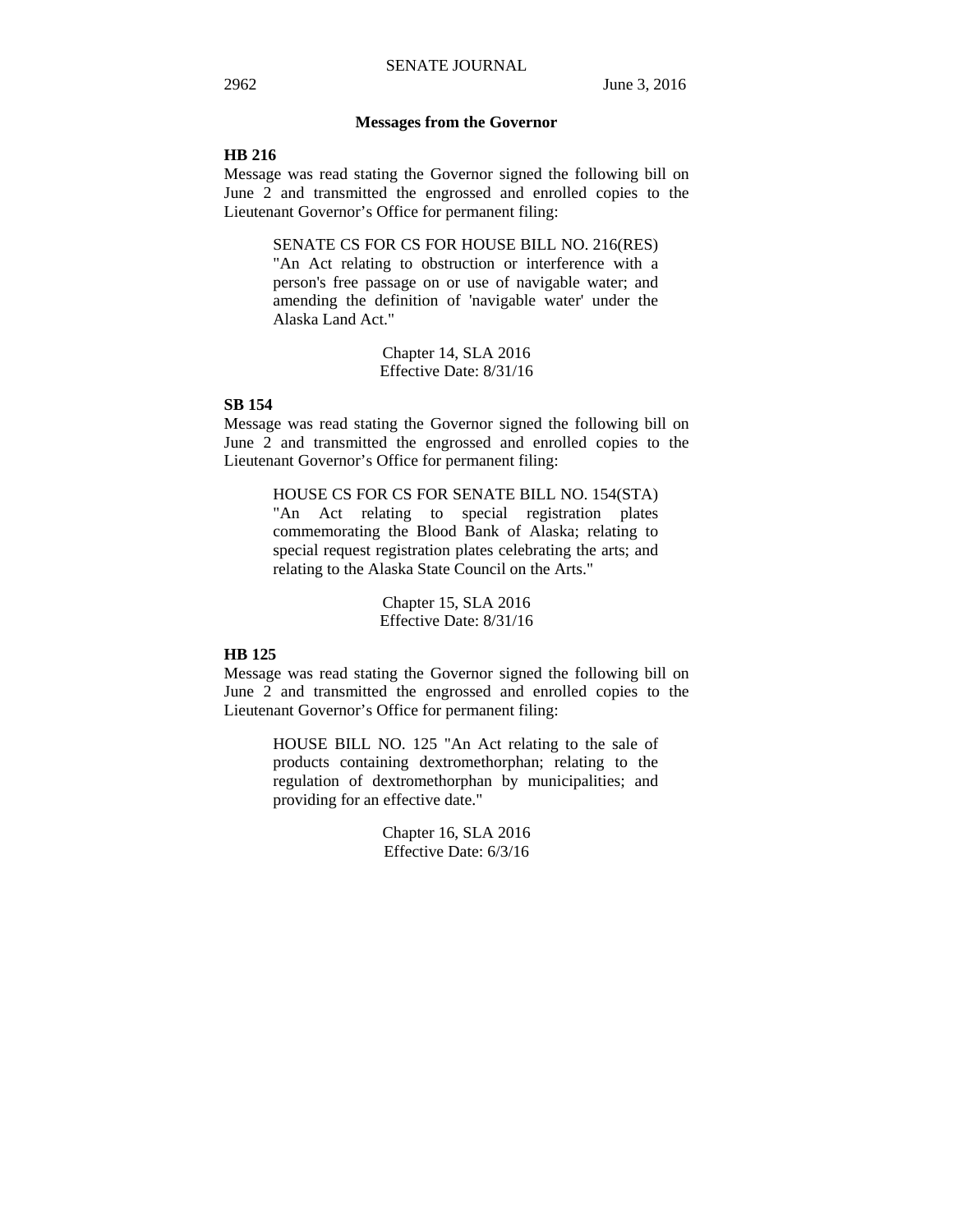#### **Messages from the House**

#### **HB 27**

Message dated May 31 was read stating the House concurred in the Senate amendments to CS FOR SPONSOR SUBSTITUTE FOR HOUSE BILL NO. 27(JUD) am, thus adopting:

> SENATE CS FOR CS FOR SPONSOR SUBSTITUTE FOR HOUSE BILL NO. 27(HSS) am S "An Act relating to the duties of the Department of Health and Social Services; relating to hearings on and plans for permanent placement of a child in need of aid; relating to school placement and transportation for children in foster care; relating to foster care transition programs; relating to emergency and temporary placement of a child in need of aid; relating to transitional living arrangements for children in foster care; and amending Rule 17.2, Alaska Child in Need of Aid Rules of Procedure."

# **HB 256**

Message dated May 31 was read stating the House has adopted the report of the Conference Committee with limited powers of free conference considering SENATE CS FOR CS FOR HOUSE BILL NO. 256(FIN) and CS FOR HOUSE BILL NO. 256(FIN), thus adopting:

> CONFERENCE CS FOR HOUSE BILL NO. 256 "An Act making appropriations for the operating and loan program expenses of state government and for certain programs; capitalizing funds; amending appropriations; repealing appropriations; making supplemental appropriations and reappropriations; making appropriations under art. IX, sec. 17(c), Constitution of the State of Alaska, from the constitutional budget reserve fund; and providing for an effective date."

The Senate adopted CONFERENCE CS FOR HOUSE BILL NO. 256 on May 31.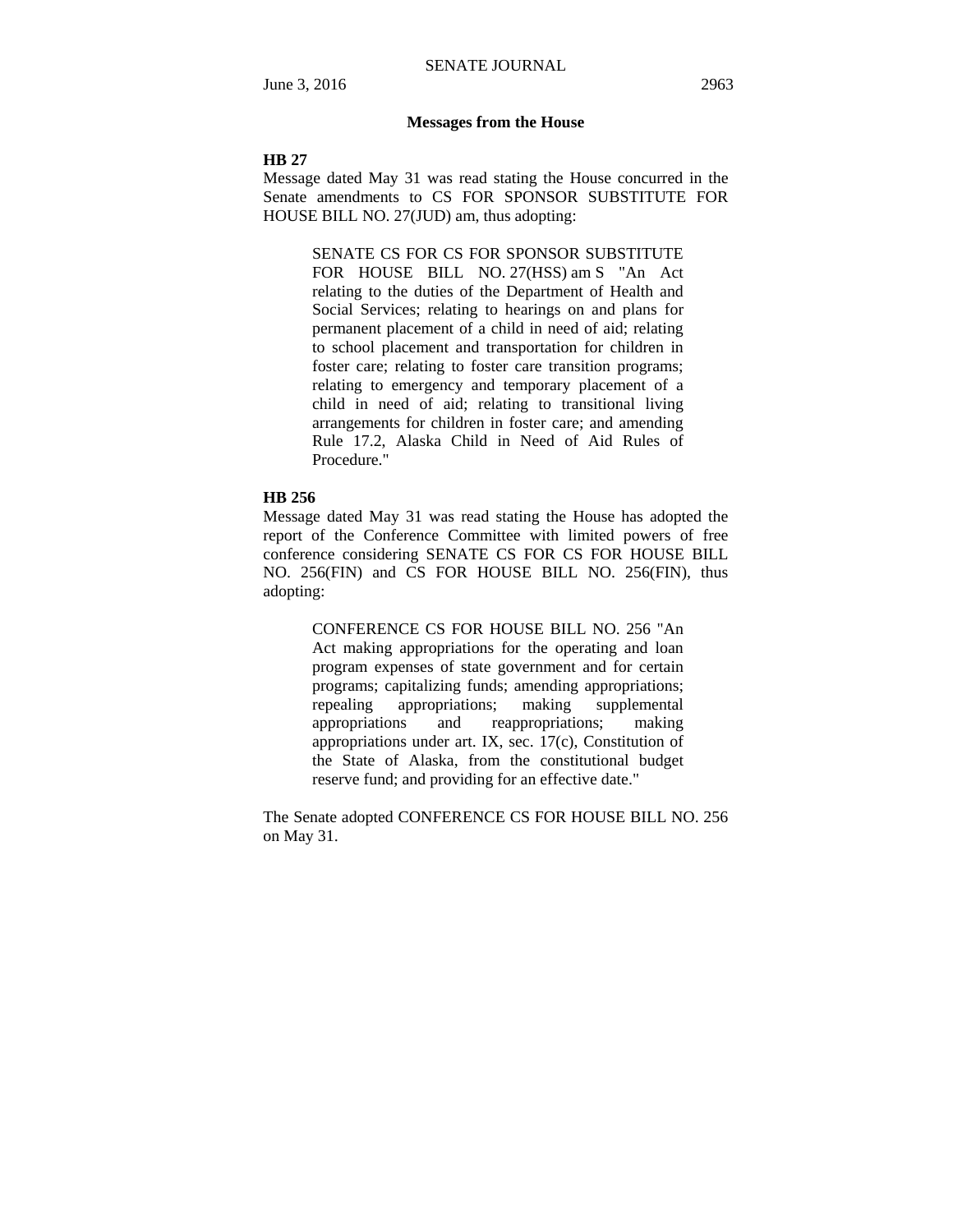# **HB 257**

Message dated May 31 was read stating the House has adopted the report of the Conference Committee with limited powers of free conference considering SENATE CS FOR CS FOR HOUSE BILL NO. 257(FIN) and CS FOR HOUSE BILL NO. 257(FIN), thus adopting:

CONFERENCE CS FOR HOUSE BILL NO. 257 "An Act making appropriations for the operating and capital expenses of the state's integrated comprehensive mental health program; making supplemental appropriations; and providing for an effective date."

The Senate adopted CONFERENCE CS FOR HOUSE BILL NO. 257 on May 31.

#### **Standing Committee Reports**

# **HB 374**

The Finance Committee considered CS FOR HOUSE BILL NO. 374(FIN) "An Act relating to coverage under a state plan provided by the Comprehensive Health Insurance Association; establishing the Alaska comprehensive health insurance fund; relating to a reinsurance program; relating to the definition of 'residents who are high risks'; relating to an application for a waiver for state innovation for health care insurance; and providing for an effective date" and recommended it be replaced with

SENATE CS FOR CS FOR HOUSE BILL NO. 374(FIN)

Signing no recommendation: Senator MacKinnon, Cochair; Senators Dunleavy, Olson, Micciche. Signing do pass: Senators Bishop, Hoffman.

The following previously published fiscal information applies: Fiscal Note No. 3, Department of Commerce, Community and Economic Development

The bill is on today's calendar.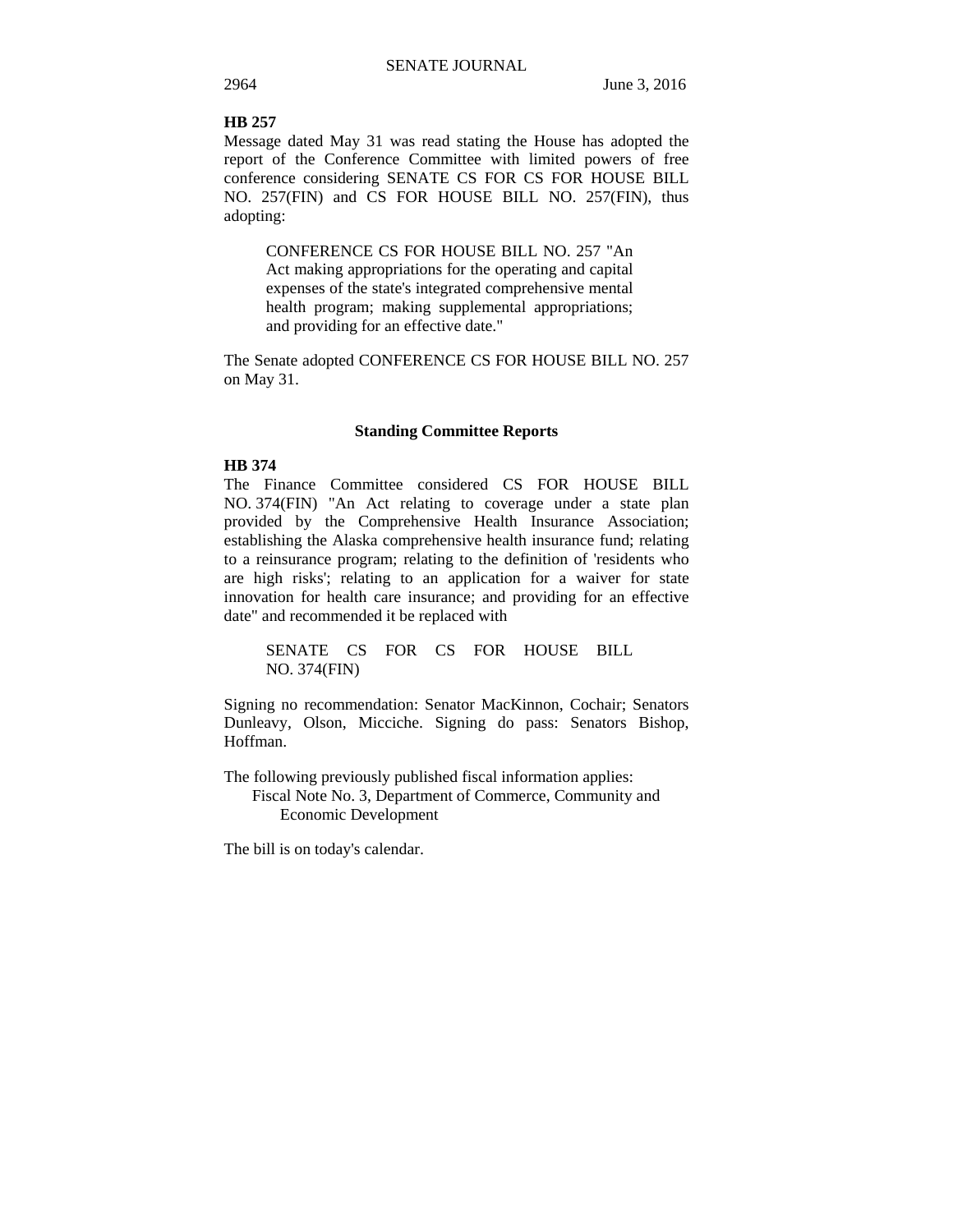# **Consideration of the Calendar**

#### **Second Reading of House Bills**

#### **HB 374**

CS FOR HOUSE BILL NO. 374(FIN) "An Act relating to coverage under a state plan provided by the Comprehensive Health Insurance Association; establishing the Alaska comprehensive health insurance fund; relating to a reinsurance program; relating to the definition of 'residents who are high risks'; relating to an application for a waiver for state innovation for health care insurance; and providing for an effective date" was read the second time.

Senator MacKinnon, Cochair, moved and asked unanimous consent for the adoption of the Finance Senate Committee Substitute offered on page 2964. Senator Gardner objected, then withdrew her objection. There being no further objection, SENATE CS FOR CS FOR HOUSE BILL NO. 374(FIN) was adopted.

Senator Coghill moved and asked unanimous consent that the bill be considered engrossed, advanced to third reading and placed on final passage. Without objection, it was so ordered.

SENATE CS FOR CS FOR HOUSE BILL NO. 374(FIN) was read the third time.

The question being: "Shall SENATE CS FOR CS FOR HOUSE BILL NO. 374(FIN) "An Act relating to coverage under a state plan provided by the Comprehensive Health Insurance Association; establishing the Alaska comprehensive health insurance fund; relating to a reinsurance program; relating to the definition of 'residents who are high risks'; relating to an application for a waiver for state innovation for health care insurance; and providing for an effective date" pass the Senate?" The roll was taken with the following result:

SCS CSHB 374(FIN) Third Reading - Final Passage Effective Dates

**YEAS: 15 NAYS: 2 EXCUSED: 3 ABSENT: 0**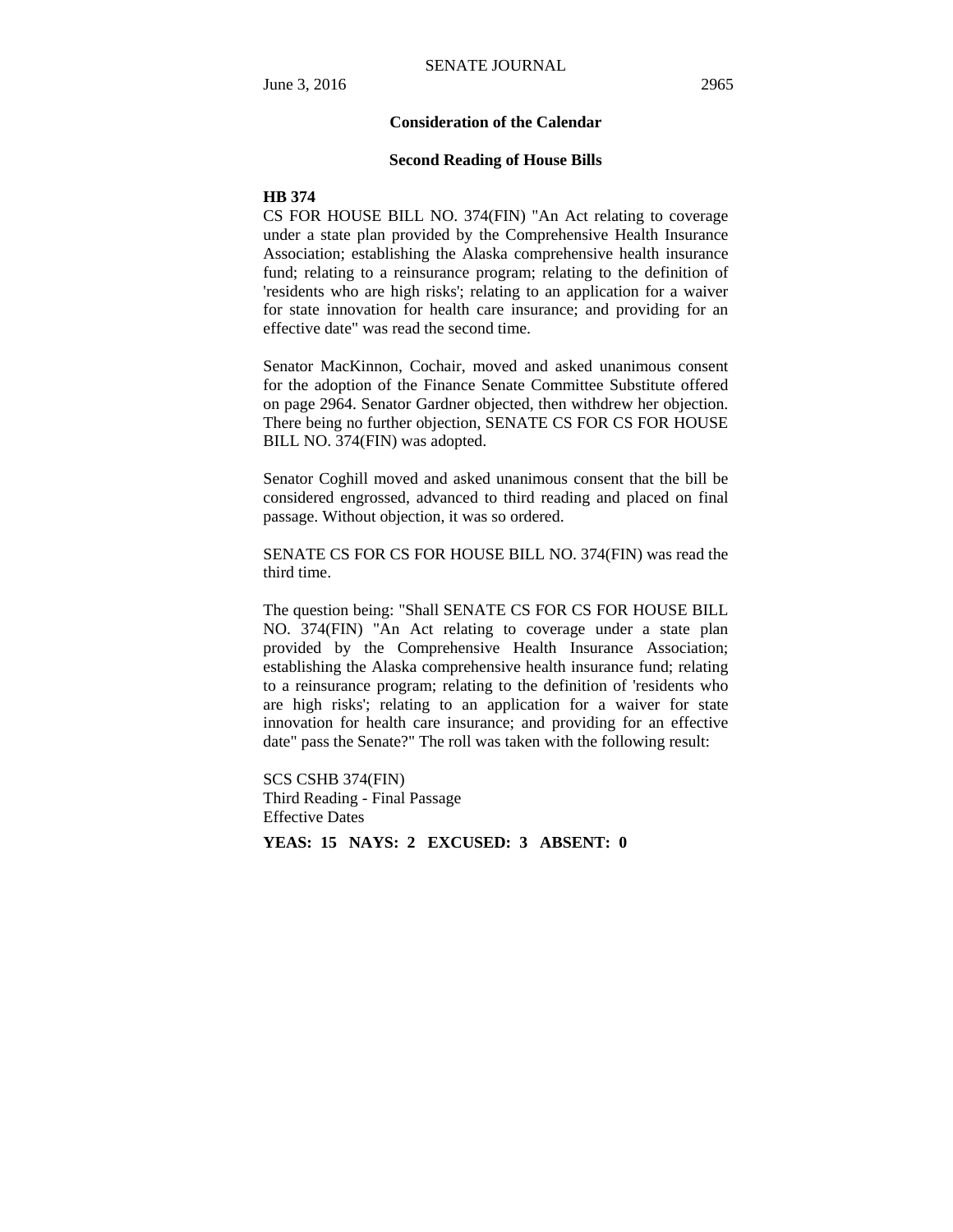Yeas: Ellis, Gardner, Giessel, Hoffman, MacKinnon, Micciche, Olson, Stevens, Stoltze, Wielechowski, Bishop, Coghill, Costello, Egan, Meyer

Nays: Huggins, Dunleavy

Excused: Kelly, McGuire, Stedman

and so, SENATE CS FOR CS FOR HOUSE BILL NO. 374(FIN) passed the Senate.

Senator Coghill moved and asked unanimous consent that the vote on the passage of the bill be considered the vote on the effective date clauses. Without objection, it was so ordered and the bill was referred to the Secretary for engrossment.

#### **Citations**

Senator Coghill moved and asked unanimous consent that the following citation be made a special order of business. Without objection, it was so ordered.

#### **Special Order of Business**

Honoring - Ceil Dunleavy Representative(s) Gattis Senator(s) Huggins, Meyer, Dunleavy, Stoltze, Bishop, Coghill, Costello, Egan, Ellis, Gardner, Giessel, Hoffman, Kelly, MacKinnon, McGuire, Micciche, Olson, Stedman, Stevens, Wielechowski

Senator Coghill moved and asked unanimous consent that the citation be adopted. Without objection, the citation was adopted and referred to the Secretary for transmittal.

#### **Announcements**

Rule 23(d) of the Alaska State Legislature Uniform Rules is currently in effect.

Announcements are at the end of the journal.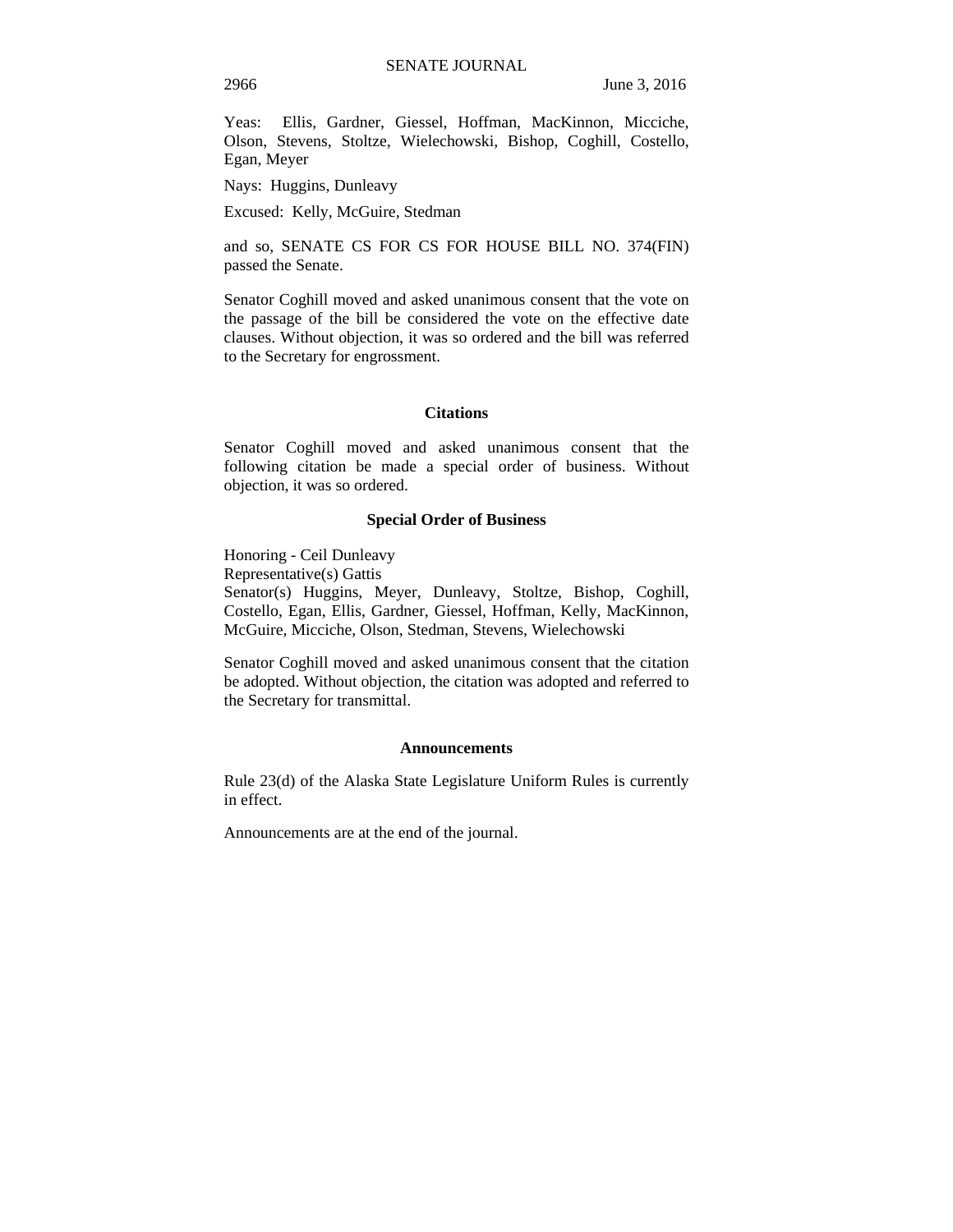# **Engrossment**

#### **HB 374**

SENATE CS FOR CS FOR HOUSE BILL NO. 374(FIN) "An Act relating to coverage under a state plan provided by the Comprehensive Health Insurance Association; establishing the Alaska comprehensive health insurance fund; relating to a reinsurance program; relating to the definition of 'residents who are high risks'; relating to an application for a waiver for state innovation for health care insurance; and providing for an effective date" was engrossed, signed by the President and Secretary and returned to the House for consideration.

### **Adjournment**

Senator Coghill moved and asked unanimous consent that the Senate stand in adjournment until 11:00 a.m., June 6, 2016. Without objection, the Senate adjourned at 11:41 a.m.

> Liz Clark Secretary of the Senate